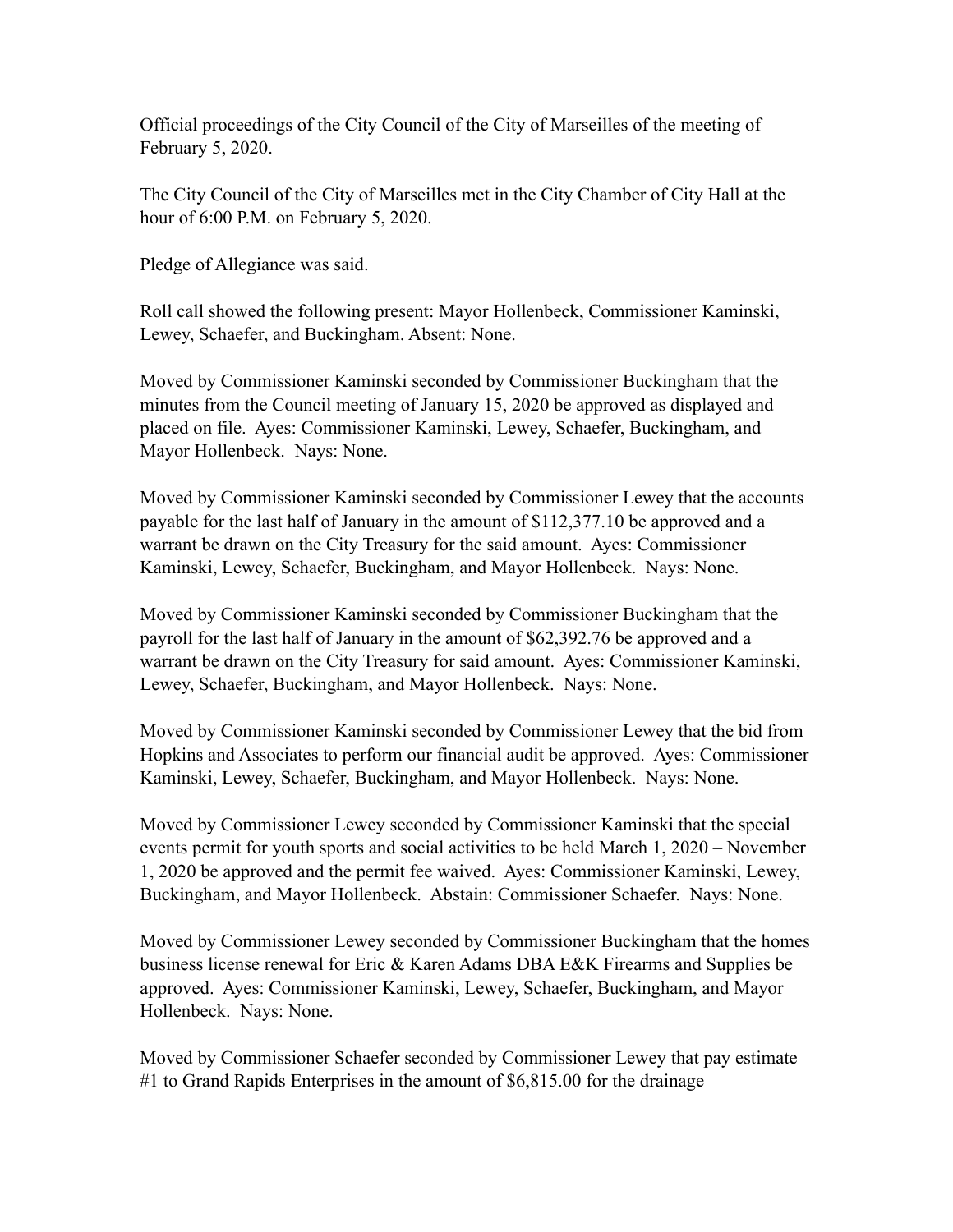improvements at 682 & 704 East Bluff Street be approved. Ayes: Commissioner Kaminski, Lewey, Schaefer, Buckingham, and Mayor Hollenbeck. Nays: None.

Mayor Hollenbeck discussed the bids for the Glen Avenue washout retaining wall. The engineer bid was \$175,295.00, and there were 2 bidders, Riber Construction at \$303,610.00 and D Construction at \$321,663.00.

Mayor Hollenbeck stated there were 4 bids for 512 Wallace Street property. At the next council meeting a bid will be awarded upon review of Attorney Burton.

Moved by Commissioner Lewey seconded by Commissioner Kaminski that Resolution 2020-2, a resolution declaring 354 Clark Street a public nuisance be adopted. Ayes: Commissioner Kaminski, Lewey, Schaefer, Buckingham, and Mayor Hollenbeck. Nays: None.

Moved by Commissioner Kaminski seconded by Commissioner Lewey that Ordinance 1737, an ordinance establishing a water and sewer billing review board be adopted. Ayes: Commissioner Kaminski, Lewey, and Mayor Hollenbeck. Nays: Commissioner Schaefer and Commissioner Buckingham.

Moved by Mayor Hollenbeck seconded by Commissioner Lewey that Ordinance 1738, an ordinance approving a preliminary plat of planned unit development for property of Marseilles Development LLC be adopted. Ayes: Commissioner Kaminski, Lewey, Schaefer, Buckingham, and Mayor Hollenbeck. Nays: None.

Moved by Commissioner Lewey seconded by Commissioner Schaefer that Ordinance 1739, an ordinance amending Code of Marseilles as to stop intersections be adopted. Ayes: Commissioner Kaminski, Lewey, Schaefer, Buckingham, and Mayor Hollenbeck. Nays: None. Commissioner Schaefer would like to adopt an ordinance at the next council meeting putting a few yield signs at Timber Edge Subdivision.

Moved by Mayor Hollenbeck seconded Commissioner Buckingham that Ordinance 1740, an ordinance amending Chapter 112: Alcoholic Liquor of the Code of Marseilles as to fees for liquor license be adopted. Ayes: Commissioner Kaminski, Lewey, Schaefer, Buckingham, and Mayor Hollenbeck. Nays: None.

Moved by Commissioner Lewey seconded by Commissioner Kaminski that Ordinance 1741, an supplemental appropriation ordinance for the Marseilles police pension fund be adopted. Ayes: Commissioner Kaminski, Lewey, Schaefer, Buckingham, and Mayor Hollenbeck. Nays: None.

Commissioner Lewey said the police department has submitted a bid for a vest for our K-9 Tucker. The vests run between \$500 - \$2,500, they will decide what to buy if